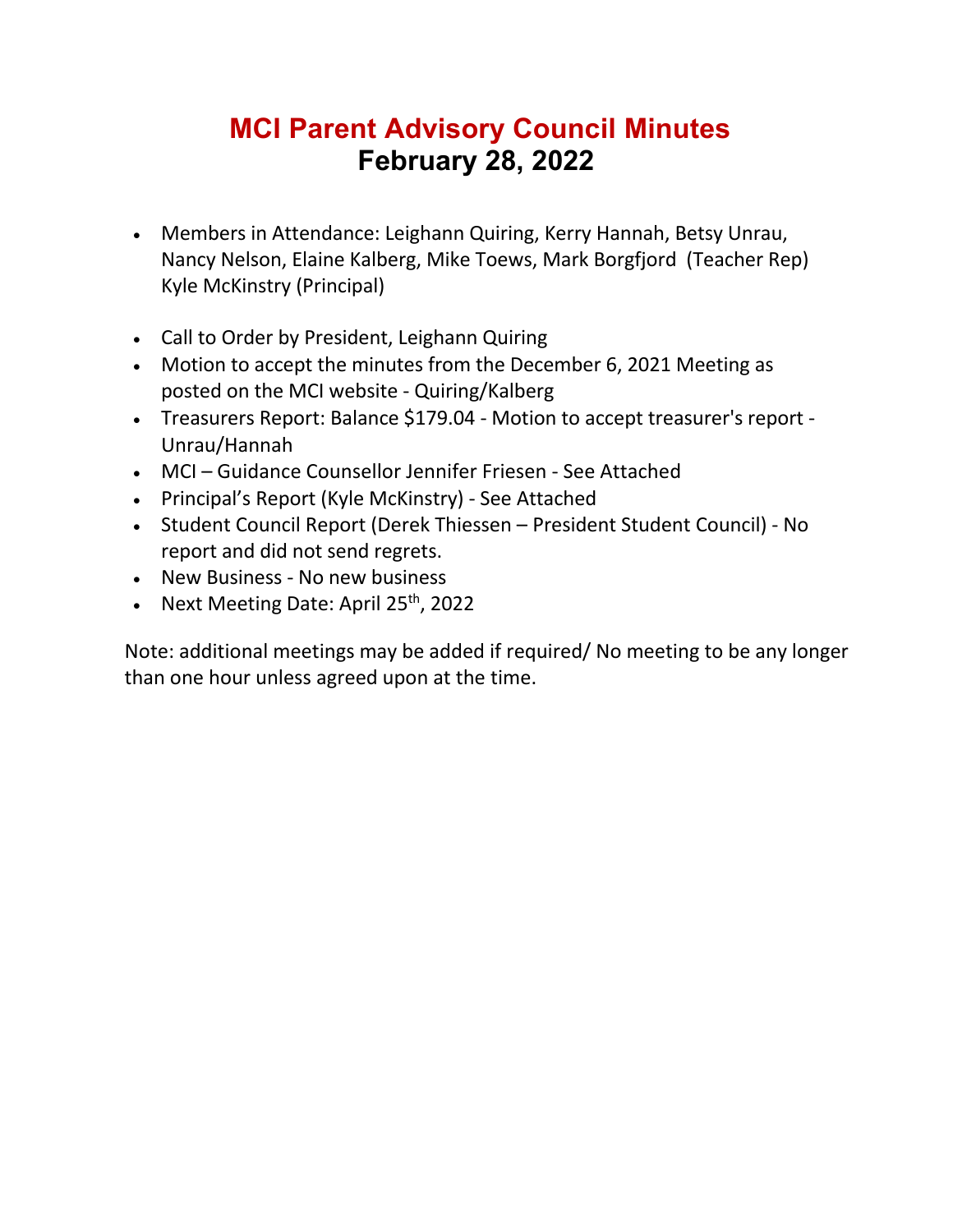I just wanted to introduce a new part of my role at MCI this year. I am in the classroom a bit, working with Carlee in Resource but the new part of my job is a half-time Guidance counsellor. Guidance counseling at MCI began under the premise that children who feel valued, connected and capable will gain the maximum benefit of their experience here at MCI.

Guidance counselling covers 3 main areas: academic, career and personal/social management. One of my goals is to use the guidance and counselling to focus on prevention and education and to ensure accessibility to all students. Collaboration is key and so this program is working well because of the great team that I get to work with: Kyle (who initially saw the value in adding this support to MCI), Carlee in Student Services, Monique Clement in Social Work, teachers and parents/guardians are all part of this team. I work closely with Carlee and Monique to provide the best support to our students.

This pandemic has been tough on all of us. I have seen the impact on our children and we're looking forward to a return to normalcy. However, life brings struggle to varying degrees for us all. Struggle can, however, bring resilience but we all need support sometimes. My biggest goal is to see our students thriving, not just surviving.

Students have access to me most of the day. I've had students refer themselves to me, refer their friends, teachers have referred students that they are concerned about and parents have contacted me. Sometimes all that any of us need is a voice; to have a forum to express struggle and to gain some skills in managing our stress. We also really need to build our support team: the people in our life that we can go to. Parents/Guardians, family members and friends are the most active team members. The Students Services department at MCI, now with a Guidance Teacher, are just one part of that.

Just to close my introduction, I wanted to end with one of the lessons I've learned as a parent. I was asked recently by a parent, "What should I do?" Well, I've learned as a parent that there is great power in just listening. Sometimes, I feel like I have to give answers and advice, "Just do this or that" but I actually did more when I listened to what my child was trying to say. Imagine that you are a mirror to your child. My child says, I feel ignored. I could tell them all the reasons that's not true or I can reflect back their message. So, you're telling me that you feel ignored? No advice. Listening validates their experience and builds trust. At the very least, it's a great starting point. I find that I do a lot of listening!

Jennifer Friesen

MCI Guidance Counsellor/Teacher/Resource Teacher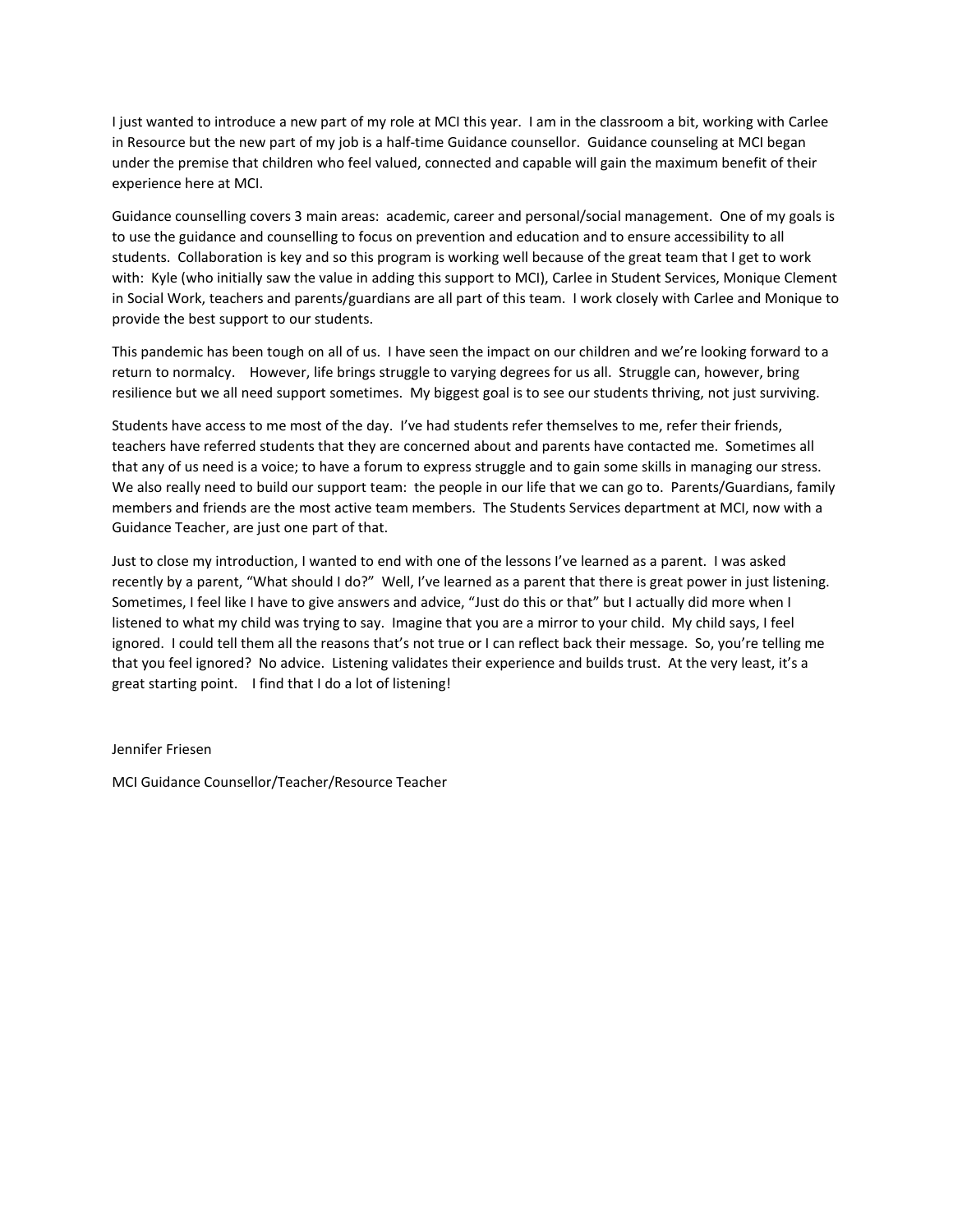

# MacGregor Collegiate Institute

Box 160 MacGregor, Manitoba R0H 0R0

### Principal: Kyle McKinstry Administrative Assistant: Sandra Peill

School: 204-685-2047 Email: mci@pinecreeksd.mb.ca

**Mission:** 

# *MacGregor Collegiate will foster an educational community in which all members learn.*

## **Principal's Report - MCI PAC**

### **Change in Public Health Orders**

Public Health officials [announced](http://track.spe.schoolmessenger.com/f/a/mjhTeDXRkyOiFa_j2J8Ddg~~/AAAAAQA~/RgRj-RnSP0RDaHR0cHM6Ly9uZXdzLmdvdi5tYi5jYS9uZXdzL2luZGV4Lmh0bWw_aXRlbT01MzU1NyZwb3N0ZWQ9MjAyMi0wMi0yNFcHc2Nob29sbUIKYhZS5hdiQAMZhVIca21ja2luc3RyeUBwaW5lY3JlZWtzZC5tYi5jYVgEAAAAAg~~) that Manitoba is lifting proof of vaccination requirements beginning March 1, 2022. The following changes to public health orders will impact schools in Manitoba:

- Proof of vaccination will no longer be required in public places as of March 1, 2022. For schools, this means that proof of vaccination will no longer be required for visitors to schools and it will no longer be required for adults (age 18+) to participate in a sport or extracurricular activity.
- Proof of vaccination will no longer be required for designated school staff as of March 1, 2022. Designated unvaccinated staff working in the education and child care sectors will no longer be required to undergo mandatory rapid antigen testing after February 28, 2022.

### **Change in Practice Report Cards**

In an effort to improve the way teachers can meet the challenges presented in their roles, particularly during Covid times, we are closely examining our work to determine what is essential to student learning. One of the areas of work that we are adjusting is the process of writing and publishing report card comments.

Our focus during the remainder of this year will be on building the connection between parents/guardians and teachers. Instead of the traditional comments for core subjects (ELA, Math, Science, Social Studies), teachers will be sharing encouragement to meet either in person or using video conferencing. During the parent/teacher/student conference the strengths, challenges and next steps for your child will be discussed along with any other questions you may have.

The High School report card is a different format than the reports used for earlier grades. High school teachers will be reaching out to make connections with you via any of a number of mutually agreed upon platforms during term one and term three reporting periods. However the High school report card comments at the end of each semester will only communicate information about credit completion.

The time spent in conversation about your child's progress will include all of the information that would have been previously included on the report card in addition to more detailed information for each subject. The ability to meet in person will be impacted by Covid conditions at the time of the interview dates.

#### **Teachers will continue to share all other information that has previously been included on the report cards.**

After this next cycle of report cards and conferences is complete we will be asking for feedback about these changes.

Sincerely

K.Murray

Superintendent

Pine Creek School Division